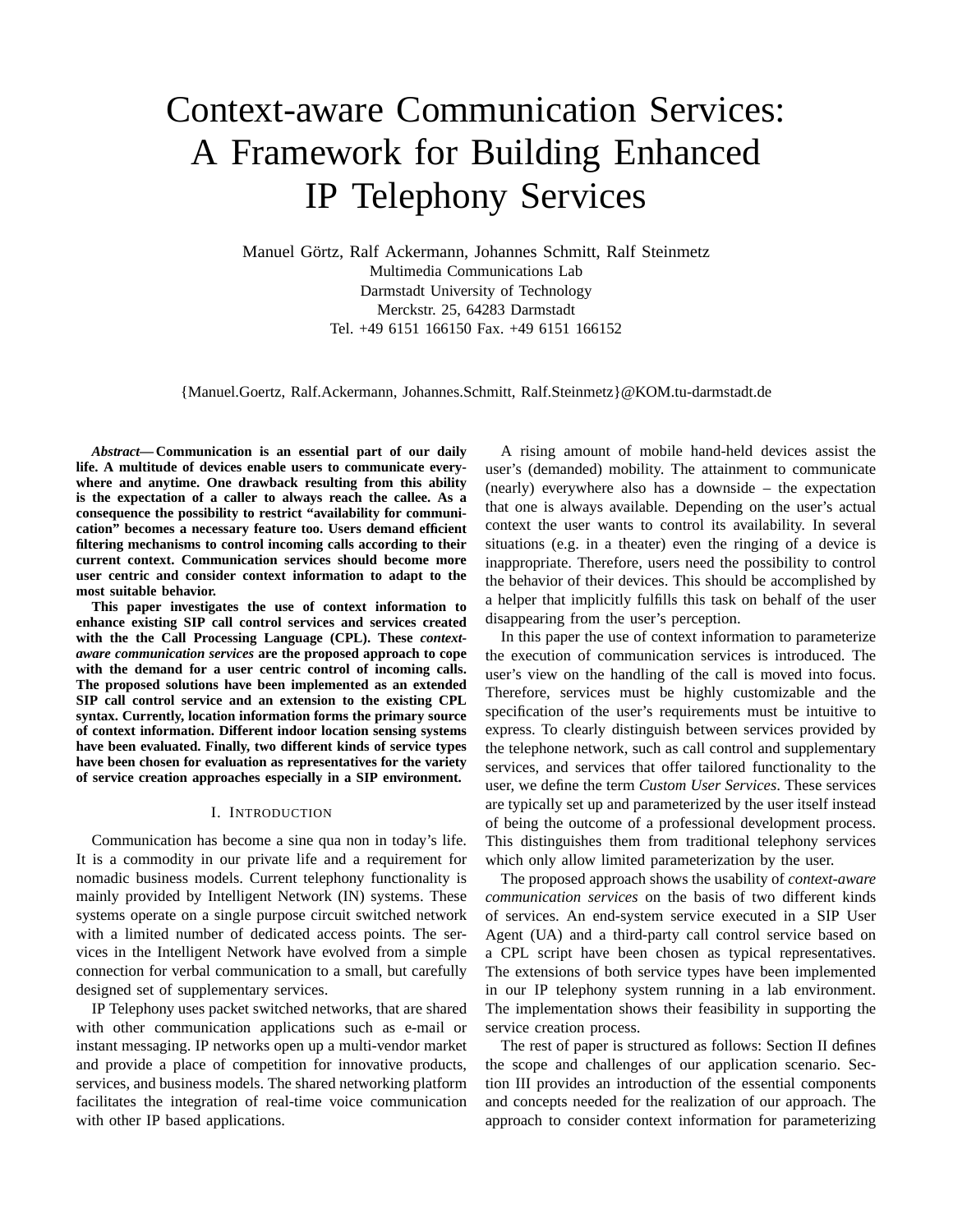communication services as well as architectural and implementation issues of the system and the prototype are described in Section IV. The paper is concluded with a summary and an outlook in Section V.

## II. INVESTIGATED ENVIRONMENT AND SCOPE

Communication theory provides insights on the properties of human face-to-face communication. It states that context information is an essential part of communication [1]. A specific context is built during each conversation to resolve ambiguities. Additionally, the communication between humans always happens in a specific situation and a particular environment – a certain context. Currently, no comprehensive technical means to use context information to enhance communication processes exist.

The scenario depicted in Figure 1 provides an intuitive example of a context-aware communication service. The purpose of the service is to support the controlling of incoming calls by *filtering*. The callee in this situation attends a meeting. During the meeting the callee does not want to be disturbed by any incoming calls. The only exceptions are calls from the project leader, an important customer and calls related to some sort of (personal) emergency. All other calls should be diverted to a colleague who does not attend the meeting. This behavior should only be active while the callee is in the meeting.



Fig. 1. Context-aware Call Diversion

The user decides to transfer this policy into a service that provides the required functionalities. The call diversion service is the basic service to achieve this goal. Currently this service can only be attributed by the three conditions unconditional, busy, and no-reply. The approach described in this paper extends the condition parameters to satisfy the user's needs to handle the shown scenario. The call diversion services needs to be parametrized by the addresses of the incoming calls and by the context the user is in at the moment of the call. If the conditions are met the call is diverted to the callee. Otherwise the call will be passed through to the specified colleague.

Automated detection of the actual context is essential for offering context-aware services to the user. The switching of the context does not have to be performed by the user itself. Only this way it can actually disappear from the perception of the user This is a major requirement and a distinction to the profiles used in current mobile phones.

It seems that the detection of the location is sufficient to determine the user's context. Location is a primary context information and gives a good indication about the user's situation [2]. However, it often does not provide enough information to resolve possible ambiguities. Context information is a superset of the location information.

The scenario shown in Figure 1 might relate to a farewell party of colleagues. In another case the callee who listened in the meeting has changed its role and became a speaker. In the latter case the handling described is not valid anymore. It is in general inappropriate to accept calls as a speaker. However, during a farewell party taking place in the meeting room calls can be routed to the callee.

# *A. Related Work*

Considering context information for human-to-human communication has not been investigated to its full extend. However, the work on a location based call transfer service at ORL [3] can be seen as an early archetype. The application is limited to just one service and to only one kind of context information – the location. Active Badges have been used to track the user 's location here.

## III. BASIC CONCEPTS

The concepts of services and context are introduced in this section. Definitions are given to form a common understanding, because both terms exist in different areas and notations.

## *A. Communication Services*

In this paper a generic model for services is introduced. The principle concept is to model services as a black box containing functionality that manipulates incoming and outgoing signaling and media streams. Such a model is also proposed in the Distributed Feature Composition (DFC) architecture [4]. It is used to show the evolution from communication services.

*1) Evolution of Services in Telephone Networks:* In the traditional telephony system (POTS) the service functionality might be seen as just a piece of wire connecting the incoming and the outgoing signaling and media streams. This kind of service abstraction is depicted in Figure 2(a) and is typically called *basic call*. The interaction with the user is limited to ring tones and the ability to accept the call by going on-hook or off-hook.

The Intelligent Network (IN) provides *call control services* such as call forwarding, call transfer or call completion. The users typically subscribe to these supplementary services. A model for this service is shown in Figure 2(b). The individual services shown an on/off behavior. The user has to explicitly enable or disable them. Some additional information is often provided to the user with the help of small displays that many ISDN phones have.

The current generation of mobile phones provides mechanisms to support the user in controlling incoming calls and personalizing the device. The enforcement of the service is hinted in Figure 2(c). *Profiles* form a container for individual settings can typically be activated for a certain situation. *Caller groups* allow to associate addresses to specific groups. An incoming call from an address within such a group can e.g. be indicated by a defined ring tone.

Even though there is quite a considerable amount of services that are recently evolving they all have one thing in common.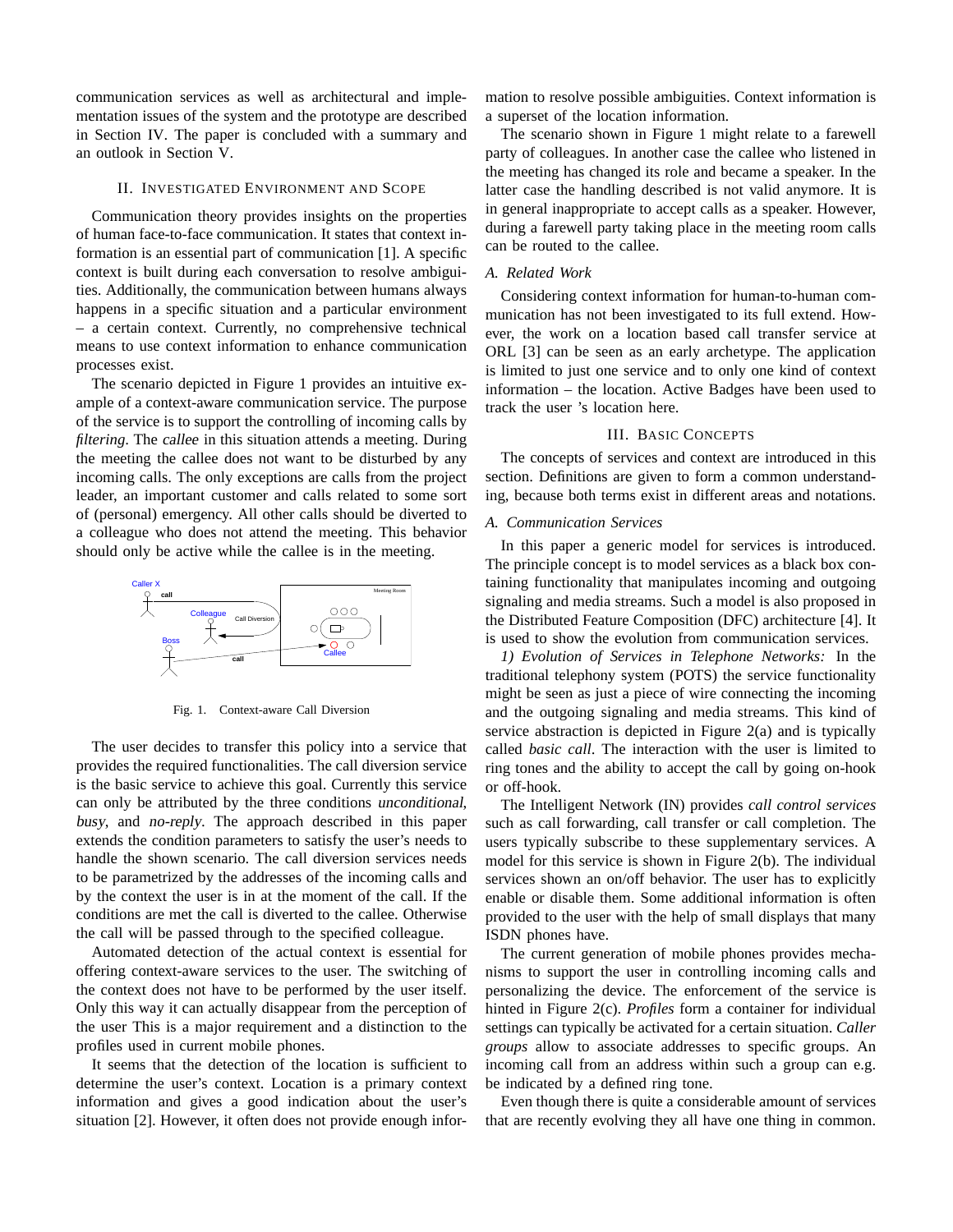

Fig. 2. Evolution of Communication Services

The user has to explicitly active and deactivate the services and is rather restricted in parameterizing them. Moreover, the services have only a small amount of control functionalities.

IP Telephony is a promising platform for the integration of services from different application areas. Most notably, application known from the Internet such as web, mail or instant messaging can be named here. The common IP platform eases the integration. Additionally, CPL provides a comprehensive mechanisms to create Custom User Services especially for IP Telephony systems using SIP.

*2) Call Processing Language:* The Call Processing Language (CPL) primarily addresses service parameterizations by untrusted developers or users [5]. CPL is strictly formalized and uses a decision graph technique. A Directed Acyclic Graph (DAG) is used to describe the control flows. This allows methods for analyzing worst-case paths and a guarantee for a well-defined termination. CPL has no variables, loops, or the ability to execute external programs.

### *B. Context*

Context awareness is an enabling technology to build helpers for user. They are meant to disappear from the user's perception. This allows to create new classes of services.

*1) Context Definition:* Most people have a general idea about what context is. However, there are diverse (and often vague) notions about what the term actually describes. In the area of Artifical Intelligence (AI) contexts are abstract objects in a domain and statements can be made "about" them [6]. Contexts are often *rich* objects like situations and cannot cannot be completely described. The main question of *what context is* cannot be answered as a result of a unique conclusion. Instead, various notions of context each for its application will be found useful [7]. Throughout this paper the following definition of context adapted from [8] is used:

*Context* is any information that can be used to characterize the situation of a subject and its interaction with optional objects. Objects are persons, places, or applications considered relevant to the subject.

The combination of several context values provides a very powerful mechanism to determine the current situation. Location, entity activity and time are typical context sources and are forming the *primary context*. Knowledge of the current location and time together with a user's calendar provides a good estimation of the user's current social situation. It is preferable that the user's context is detected automatically and used as an implicit input to the parametrization of services.

*2) Context Usage:* The utilization of context information requires several processing steps. These are the phases of *acquisition*, *synthesis*, *dissemination* and *use*. The principle procedure is shown in Figure 3.



Fig. 3. The Context Cycle

The automatic context acquisition is a prerequisite in order to capture real world situations. This phase is characterized by the usage of a multitude of sensors. Sensors are used to capture the characteristics of the physical world.

A *sensor* is a device that perceives a physical property. It transmits the result to a measurement. A sensor maps the value of some environmental attribute to a quantitative measurement.

Two types of sensors can be distinguished [2]. *Physical sensors* are electronic components that measure physical parameters in the environment. Information gathered from a host process (e.g. current time, GSM cell, etc.) are considered as *logical sensors*. The sensor *S* is a time dependent function  $S$ :*t*  $\rightarrow$  *X* that provide the system with a set of values (scalars, vectors, or symbolic values) which give a description of the context at that time [9]. A single output of a sensor might not produce sufficient information. *Sensor Fusion* is the combination of sensory data or data derived from sensory data such that the resulting information is in some sense better than would be possible when these sources were used individually.

The context synthesis process assesses significant features of the context. This process uses the sensor information as an input and creates an abstract representation of the captured situation. Finally, the context information has to be disseminated to a receptor which stores or uses the information. The proposed approach describes the whole process from the context acquisition to the use of context information to parametrize communication services.

#### IV. APPROACH

The observations on the behavior of human communication and the evolution of communication services lead to the approach to propose context-aware communication services.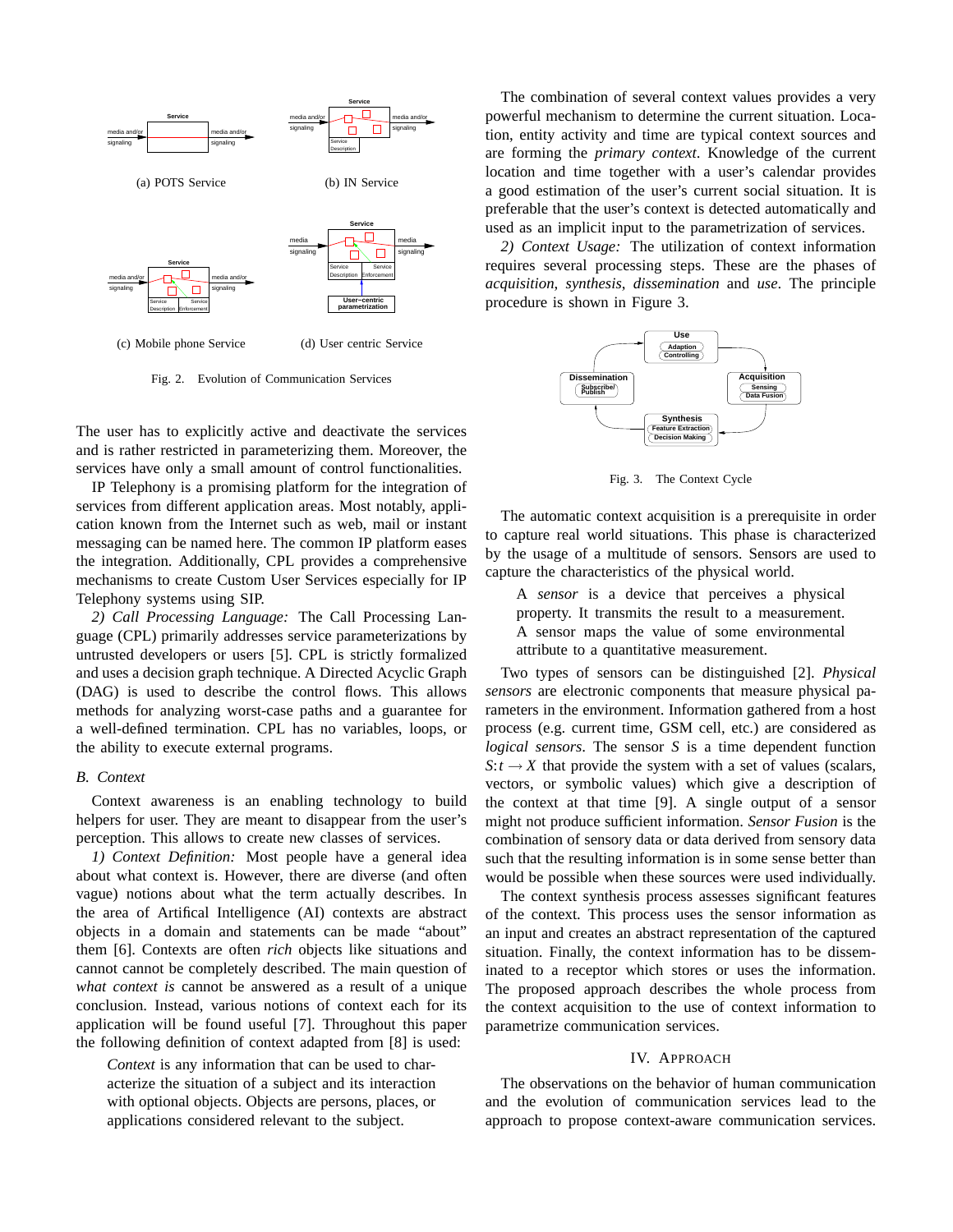This section gives a theoretical model on these services as well as information obtained from implementation and evaluation.

## *A. Context-aware Communication Services*

Context-aware communication services are meant to actually provide the functionalities that satisfy the demands described by the motivation example in Figure 1. The introduced service model is extended by the application of context information. The extended model is shown in Figure 4. The context progress block is subdivided into the functionalities context acquisition and context synthesis.



Fig. 4. Model of a Context-aware Communication Service

The context information must be acquired from the environment using sensors as described. In the context synthesis process sensor data and additional information is processed to determine the most likely context. Techniques like sensor fusion or voting are used in this process. The context notion is transmitted to the service execution process. In the service enforcement block the context information is used to influence the execution of the service functionality according to a specified behavior.

Two concrete approaches to provide communication services are proposed in this paper. One approach targets at mobile devices with communication facilities. This can be a PDA with a SIP or H.323 soft client [10] or a next generation UMTS mobile phone using SIP. The second proposal utilizes a 3rd-party call control concept with a proxy server. This proxy server acts on behalf of the user, e.g. if the user is not available. Additionally, the proposed extensions are also useful for extending the Language for End System Services (LESS) an XML-based scripting language [11].

The approach proposed in this paper exemplarily shows solutions for both types of services. The standard call diversion service has been extended with a new condition attribute. The extension give the service the ability to take context information into account. The execution of the call diversion can be based on this condition. The divertion of an incoming call can also be handled by a third-party call control component. A server component which is able to execute CPL scripts was chosen. The CPL language semantic was enhanced by new tags. These tags allow the user to specify in which contexts the CPL action is to be executed. Both extension have been implemented in our IP Telephony environment.

# *B. Context-aware Communication System*

The approach has been used to design a prototype setup. The principle setup is shown for a server and a client using a Context Server. Both examples are chosen because they represent typical application setups. Figure 5 depicts a thirdparty call control scenario. It includes the Feature Server hosting the users' CPL scripts. On an incoming call the according CPL script is executed and the necessary context information is queried from the Context Server.



Fig. 5. The Feature Server communicates with the Context Server

In another scenario the Context Server is required by a SIP User Agent. The provided context information is used by the service process itself. The user has to configure the service via the command line with a SIP User Agent. Figure 6 depicts this use case.



Fig. 6. A User Agent Queries the Context Server for Information

*1) Context Server as an Integration Component:* The *Context Server* serves as an integration component and is shown in Figure 7. The context information sources on the left side, transmit their data to the server. The mode of the transmissions depends on the capabilities of the sensor. Additionally, operation properties such as the update frequency or bandwidth constrains, require a suitable communication strategy.

Several devices, such as Bluetooth sender, RF/IR-Badges or iCalendar-compliant applications act as potential context information sources. The variety of devices allows to support intrinsic and extrinsic context acquisition. The low-level information sources such as temperature or light sensors are encapsulated by *virtual sensors* (VS). These provide an abstraction to the vendor specific data type and communication. Each source should possess self-describing abilities, which are realized by a Web Service Description Language (WSDL) description. To be interoperable the data will be encoded in an extended Presence Information Data Formal (PIDF) syntax [12].

At present the Simple Object Access Protocol (SOAP) [13] provides the common transport mechanism between the individual components. Currently, the SOAP messages are transported over HTTP, but other transport mechanisms like jabber [14] can be used in the future. Four different transport types, such as request/response or notification are available.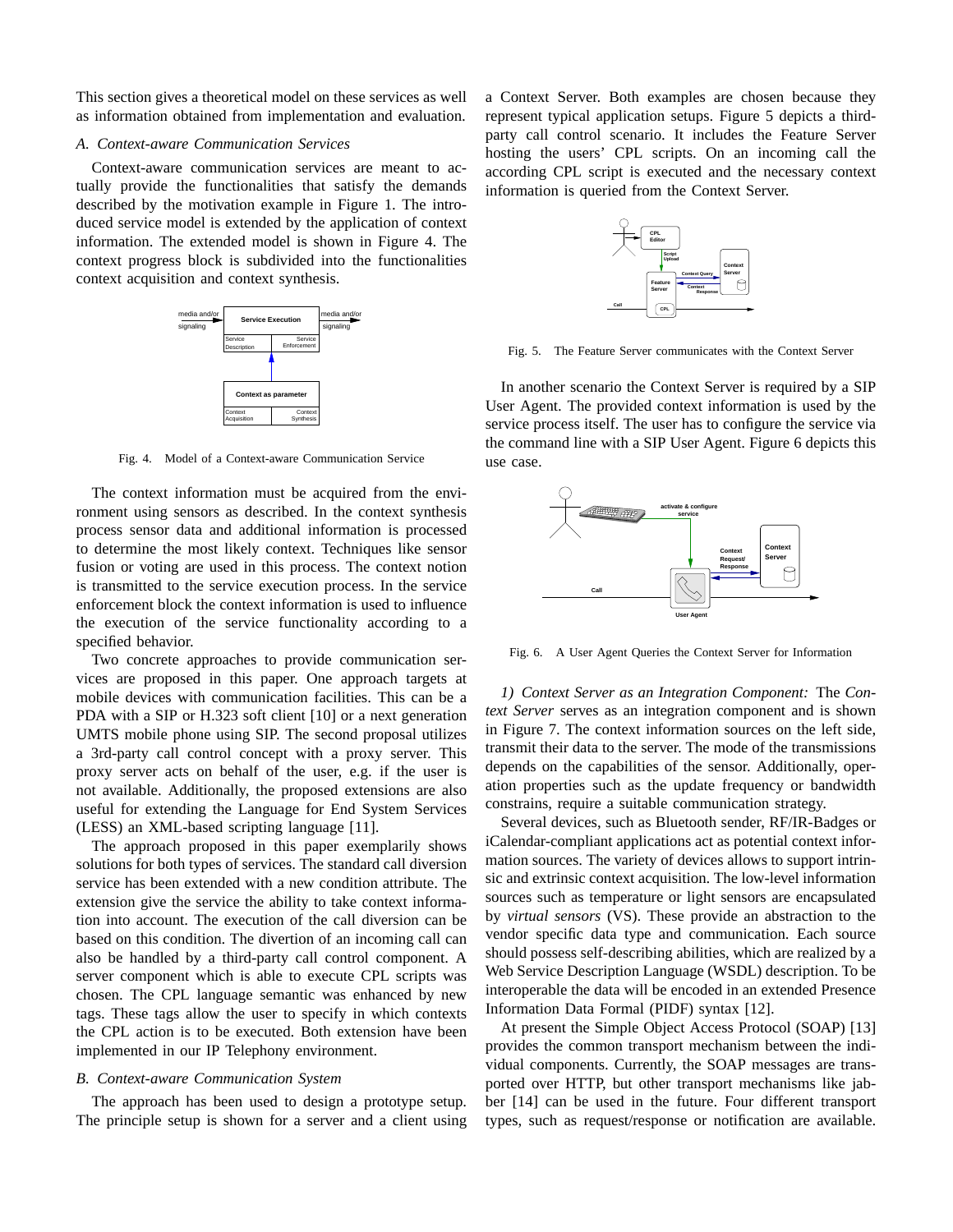

Fig. 7. A Context-aware Communication Service System Using a Multitude of Context Information Sources

Additionally, SOAP support is available for various programming languages and many different operating systems. Alternatively, other interprocess communication mechanism can be utilized as well.

*2) Context Acquisition using Indoor Location Sensing and Calendar entries:* The described system concentrates on location as a primary context information. Additionally, entries from an iCal-compliant calendar application are used as well. However, the system in principle is not limited to these two types of context information. Location sensing was restricted to indoor usage. Several indoor location sensing systems exist. The Active Badges system [3] is considered as the pioneer work in this area. The badges communicate with their infrastructure via infra-red (IR) transmissions.

Different indoor location sensing systems have been built and evaluated to show the feasibility of such approaches. The chosen approaches reflect the necessity to underline the applicability for different kind of end devices. A location sensing application based on a IEEE 802.11 Wireless LAN infrastructure was implemented following the core ideas of RADAR [15]. A room-scale accuracy can be achieved by comparing the measured values with a before prepared signal strength map. The evaluation [16] resulted in a detection rate of approximately 85% if three or more Access Points (APs) are visible for the measuring device. The rate drops to roughly 60% if only two APs were detected. A PDA running Linux and patched drivers for the WLAN cards were used as the prototype device. A similar approach was undertaken using a Bluetooth environment [17]. The location is determined by comparing the 48 bit ids of the BT access points with a lookuptable containing the corresponding symbolic location information for every identifier. An advantage of both approaches is that they use commodity wireless network technologies existing already in most office-like environments. Device such as PDAs and notebooks are often equipped with WLAN and Bluetooth interfaces. Therefore, no additional hardware cost for location sensing on the client side arise.

Both approaches provide primarily location sensing information on a room scale. A commercially available location sensing system [18] with infra-red tags and badges was installed to allow a more fine grain detection of positions. The tags have been placed near selected positions, such as a

presentation wall. This information is useful to decide wether the person is listening to a talk or presenting it.

# *C. Extending CPL for Context Usage*

The proposed goal is the extension of the existing CPL syntax. The extension allows to consider the user's context. New CPL tags had to be developed which uses the context as a condition for switching between different behaviors. We have inserted new CPL tags for high-level contexts such as <AtHome>, <Working> or <Travel>. The CPL execution process queries for the actual context. A Context Server as described above is a possible source for this information. The query can be a SQL statement for the database or a Web Service request messaging using SOAP.



Fig. 8. Sequence of the Context Query in the CPL-Engine

New operators have been added to the existing CPL engine of the Vocal architecture. Figure 8 shows the sequence of operations for a context query. Two operators are of particular interest. The *query-operator* sends the query to the database running on the Context Server. Additionally, there is a *resultoperator* which evaluates the result. The result-operator will fork to the according next states. To handle timeouts a waitstate has been inserted between the query-operator and the result-operator. The wait-state is active until the result-operator receives the result from an external data source. During this time the wait-state calls the proxy-operator. This operator can be used to signal messages e.g. 100 Trying to the caller to give a feedback that the process is still running. The result-operator will call the next matching state after receiving the result.

*1) CPL Engine:* The Vocal IP Telephony system has already some implemented features such as call blocking, call screening or call forwarding. These basic-features can be easily controlled by the web interface. The CPL engine allows extensions to add new functionality. The according tags have to be specified for the existing XML-DTD of CPL. This specifications allow the verification of CPL scripts.

Figure 9 depicts the initialization process of the Feature Server. Existing DTD files are automatically parsed on startup of the Feature Server by the *FeatureBuilder* component. For each user an individual file exist. The builder process creates the necessary state machines for each user. The individual state machines are kept in memory and are linked to a predefined port number.

*2) Extension of the CPL Engine:* A small set CPL tags is defined in the core specification. These tags allow to